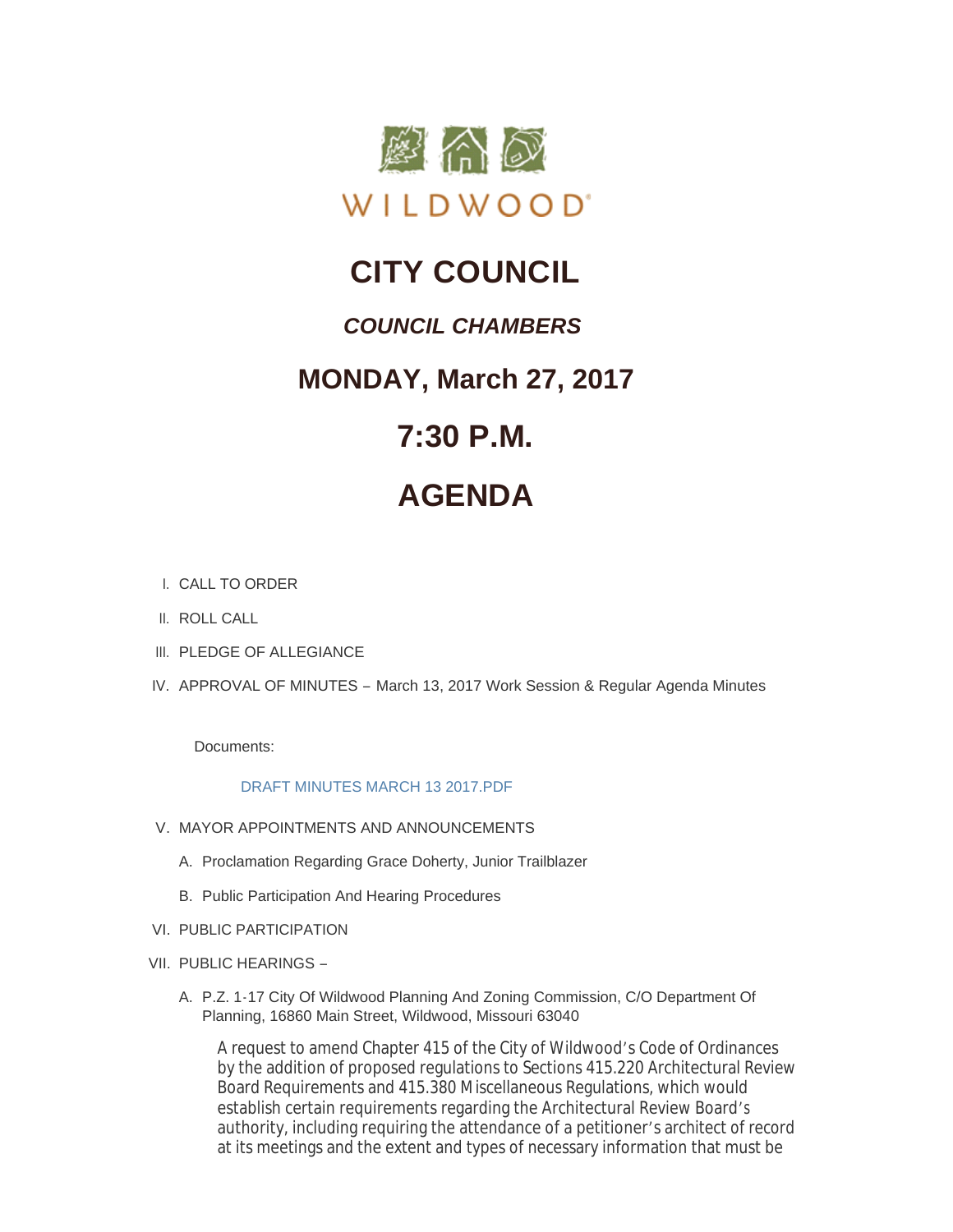at its meetings and the extent and types of necessary information that must be included on submitted architectural drawings and applications. **(Wards – All)**

Documents:

#### [PUBLIC HEARING PZ 1-17.PDF](http://www.cityofwildwood.com/AgendaCenter/ViewFile/Item/10230?fileID=14660)

B. P.Z. 27, 28, And 29-15 Valley Road Subdivision, Pulte Homes Of St. Louis, L.L.C., 16305 Swingley Road, Suite 350, Chesterfield, Missouri 63017

A public hearing on the Planning and Parks Committee's consideration of an appeal, which includes its recommendation, as set forth in Chapter 415.530 (D.) of the Zoning Ordinance, filed by Pulte Homes of St. Louis, L.L.C., 16305 Swingley Road, Suite 350, Chesterfield, Missouri 63017 regarding the action of the Planning and Zoning Commission on P.Z. 27, 28, and 29-15 Valley Road Subdivision for the following request(s): a change to the Master Plan's Conceptual Land Use Categories Map from the Non-Urban Residential Area to the Sub-Urban Residential Area. Accompanying this Master Plan change would also be an amendment to the City's Comprehensive Zoning Plan of the Charter, which is the Master Plan's Conceptual Land Use Categories Map. These amendments apply only to eighty-seven (87) acres of the overall one hundred twenty-four (124) acre site, with the remaining thirty-seven (37) acres not affected by this requested action. Additionally, requests for a change in zoning from the NU Non-Urban Residence District to the R-1 One Acre Residence District, with an application of a Planned Residential Development Overlay District (PRD), have been submitted for this same eighty-seven (87) acre area that is located on the west side of Valley Road, north of Peppermill Drive (Locator Numbers: 21U520284, 21U610242, and 20U210014/Street Addresses: 2443 and 2485 Valley Road and 2121 Quaethem Drive). **Proposed Use: A total of eighty-one (81) individual lots, with common ground, and required public space areas. (Ward – Two)**

Documents:

#### [PUBLIC HEARING PZ 27 28 AND 29-15.PDF](http://www.cityofwildwood.com/AgendaCenter/ViewFile/Item/10231?fileID=14661)

#### VIII. LEGISLATION

- UNFINISHED BUSINESS A.
	- BILL #2248 1.

AN ORDINANCE BY THE CITY COUNCIL OF THE CITY OF WILDWOOD, MISSOURI AUTHORIZING THE MAYOR OF THE CITY OF WILDWOOD, MISSOURI TO EXECUTE AN AGREEMENT WITH THE PROPERTY OWNERS OF 18633 VIXEN DRIVE (JARRELL AND DEANNA FRAILEY) FOR THE PURPOSES OF PLACING A PUBLIC UTILITY POLE ON THEIR RESPECTIVE LOT THAT WILL PROVIDE FOR HIGH-SPEED INTERNET SERVICE TO THE SURROUNDING NEIGHBORHOOD VIA BAYS ET. *Recommended by the Department of Planning* (Second Reading) (Ward – Six)

#### Direct Budgetary Impact: \$8,800.00 Expense

Documents:

#### [BILL 2248.PDF](http://www.cityofwildwood.com/AgendaCenter/ViewFile/Item/10234?fileID=14662)

BILL #2250 2.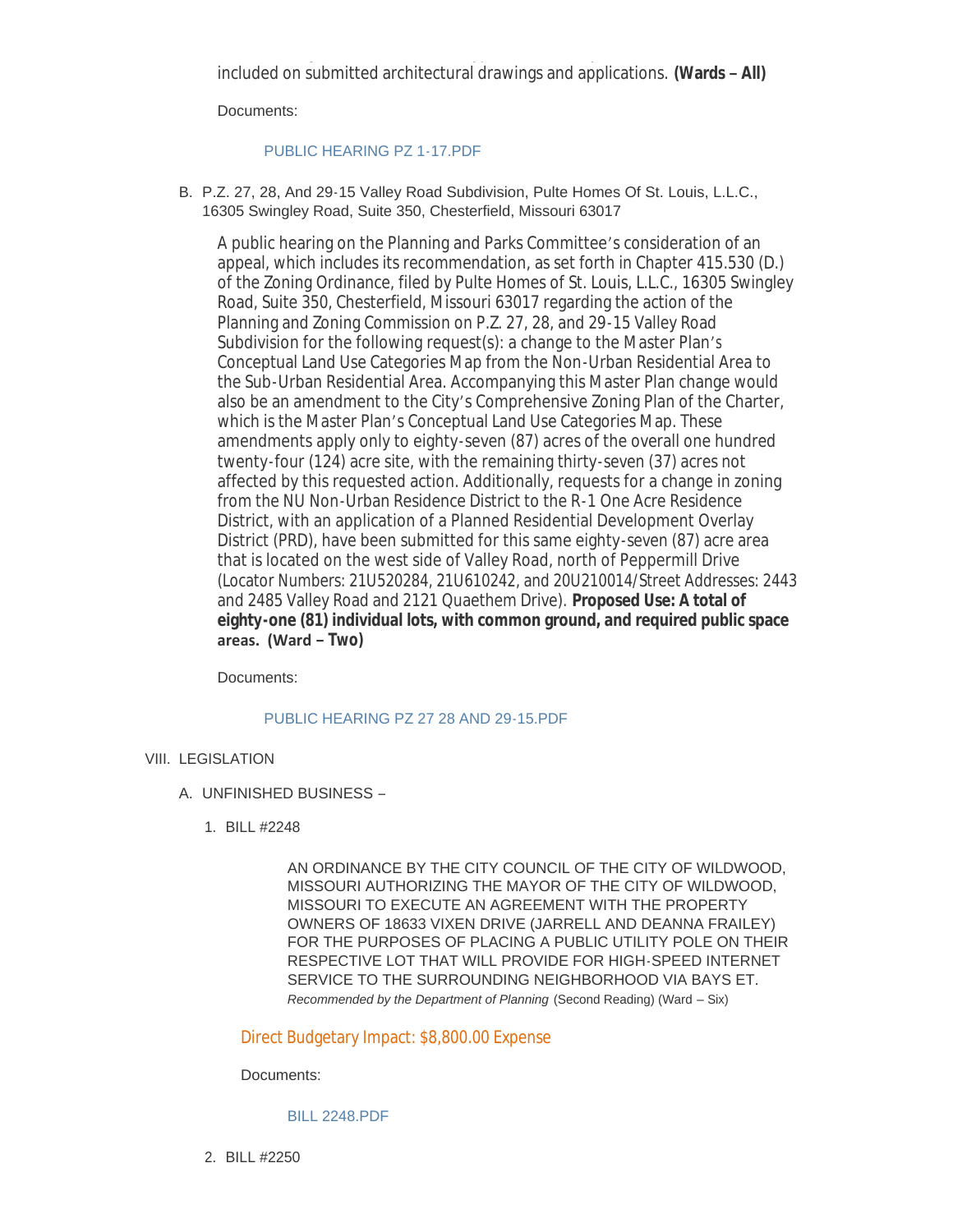AN ORDINANCE BY THE CITY COUNCIL OF THE CITY OF WILDWOOD, MISSOURI AUTHORIZING THE MAYOR OF THE CITY OF WILDWOOD, MISSOURI TO ENTER INTO AN AGREEMENT WITH GEORGE AND RENE' SACKETT FOR THE MANAGEMENT AND OVERSIGHT OF A CITY-SPONSORED FARMERS MARKET FACILITY, OF WHICH SAID ENTITIES SHALL ACT AS ITS MANAGERS IN ALL ASPECTS OF THE OPERATION AND RECORD-KEEPING ASSOCIATED WITH IT, THEREBY ENABLING THIS CITY TO OFFER ANOTHER SERVICE THAT HAS BEEN IDENTIFIED BY RESIDENTS AS A PRIORITY. *Recommended by the Planning/Parks Committee* (Second Reading) (Wards – All)

Direct Budgetary Impact: \$19,000.00 Expense

Documents:

[BILL 2250.PDF](http://www.cityofwildwood.com/AgendaCenter/ViewFile/Item/10235?fileID=14663)

BILL #2251 3.

AN ORDINANCE OF THE CITY OF WILDWOOD, MISSOURI, AUTHORIZING THE MAYOR TO NEGOTIATE AND EXECUTE A CONTRACT WITH J. M. MARSCHUETZ CONSTRUCTION CO., FOR CITY-WIDE CONCRETE STREET AND SIDEWALK REPLACEMENT, INCLUDING TRAFFIC CONTROL AND OTHER INCIDENTAL ITEMS. *Recommended by the Administration/Public Works Committee* (Second Reading) (Wards – All)

Direct Budgetary Impact: \$988,023.00 Expense

Documents:

[BILL 2251.PDF](http://www.cityofwildwood.com/AgendaCenter/ViewFile/Item/10236?fileID=14664)

- **B. NEW BUSINESS** 
	- BILL #2253 1.

AN ORDINANCE OF THE CITY OF WILDWOOD, MISSOURI, AMENDING SECTION 315.170 OF THE CODE OF ORDINANCES OF THE CITY OF WILDWOOD BY DELETING IT IN ITS ENTIRETY AND ENACTING, IN LIEU THEREOF, A NEW SECTION 315.170 RELATING TO THE OBSTRUCTION OF A STREET WITH A GATE, INCLUDING THE ESTABLISHMENT OF CONDITIONS UNDER WHICH A GATE MAY BE AUTHORIZED AT THE ENTRANCE TO A PRIVATE STREET. *Recommended by the City Council* (First Reading) (Wards – All)

Direct Budgetary Impact: None

Documents:

#### [BILL 2253.PDF](http://www.cityofwildwood.com/AgendaCenter/ViewFile/Item/10238?fileID=14665)

BILL #2254 2.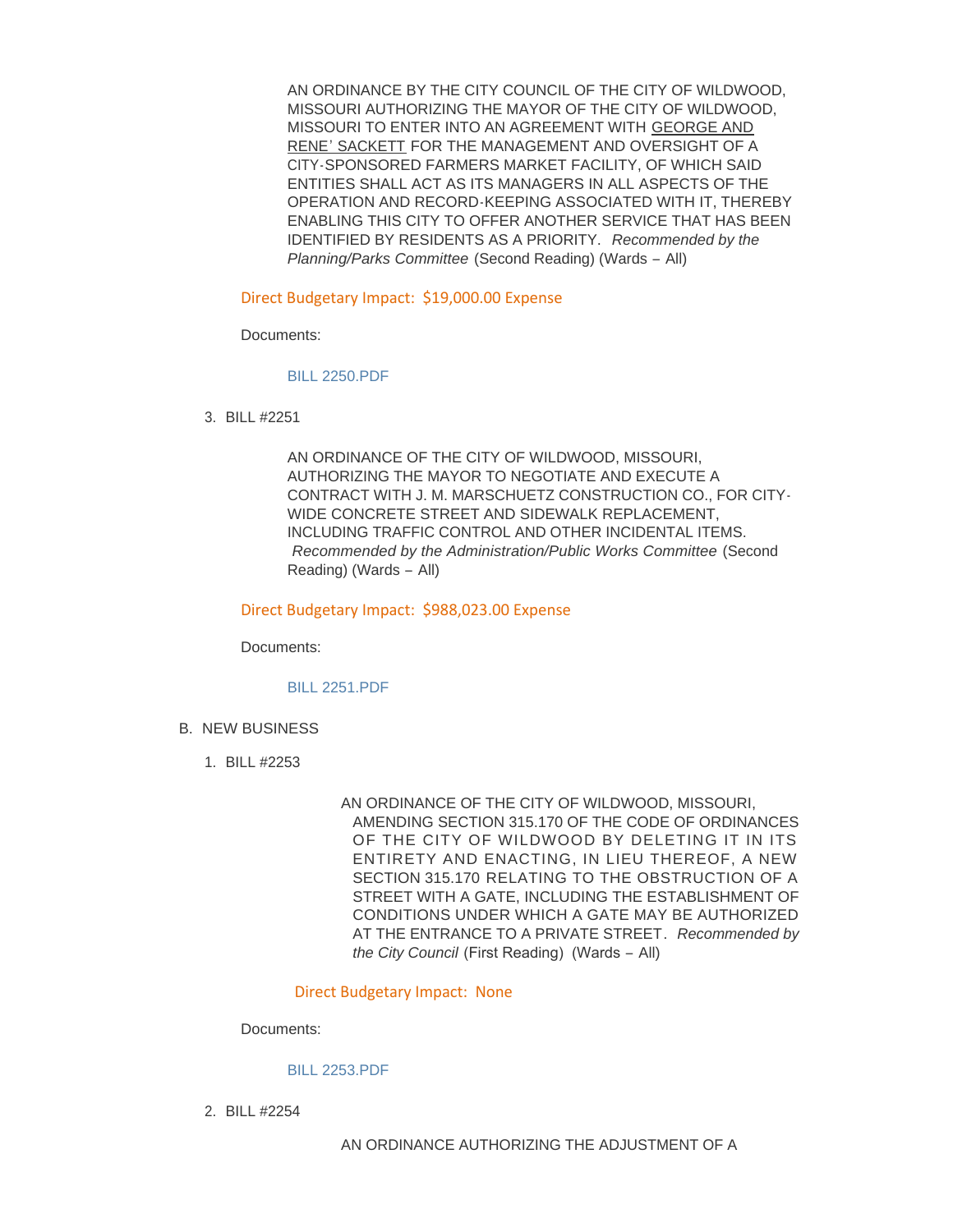CERTAIN COMMON BOUNDARY LINE BETWEEN TWO (2) TRACTS OF LAND, WHICH WILL TOTAL APPROXIMATELY ELEVEN (11) ACRES OF AREA, KNOWN ORIGINALLY AS PARCELS 1 AND 2, BOTH BEING LOCATED IN SECTION 2, TOWNSHIP 44 NORTH, RANGE 3 EAST, CITY OF WILDWOOD, ST. LOUIS COUNTY, MISSOURI, AND, MORE SPECIFICALLY, SITUATED ON THE EAST SIDE OF POND ROAD, SOUTH OF STATE ROUTE 100, FOR THE PURPOSES OF CONSOLIDATING SAID PARCELS OF GROUND INTO A SINGLE LEGAL LOT OF RECORD, HEREAFTER KNOWN AS *HAPPY HOUNDS PLAYGROUND*. *Recommended by the Department of Planning and Parks (*First Reading) (Ward – One)

Direct Budgetary Impact: None

Documents:

#### [BILL 2254.PDF](http://www.cityofwildwood.com/AgendaCenter/ViewFile/Item/10239?fileID=14666)

BILL #2255 3.

AN ORDINANCE BY THE CITY COUNCIL OF THE CITY OF WILDWOOD, MISSOURI AUTHORIZING THE ADJUSTMENT OF CERTAIN COMMON BOUNDARY LINES BETWEEN TEN (10) PARCELS OF GROUND, TOTALING APPROXIMATELY ONE AND ONE-HALF (1.5) ACRE, ORIGINALLY KNOWN AS LOTS 3, 4, AND 19-26 OF BLOCK 11 OF *GLENCOE CLIFFS SUBDIVISION* [PLAT BOOK 19, PAGE 22 OF THE ST. LOUIS COUNTY RECORDS, CIRCA. 1924], ALL OF WHICH ARE LOCATED IN THE NORTHWEST QUARTER OF SECTION 19, TOWNSHIP 44 NORTH, RANGE 3 EAST, CITY OF WILDWOOD, ST. LOUIS COUNTY, MISSOURI, AND, MORE SPECIFICALLY, SITUATED ON THE SOUTH SIDE OF CATLIN AVENUE, BETWEEN WOOLSEY ROAD AND KEYS AVENUE, FOR THE PURPOSES OF CONSOLIDATING SAID PARCELS OF GROUND INTO A SINGLE LEGAL LOT OF RECORD, HEREAFTER KNOWN AS *GLENCOE CLIFFS BOUNDARY ADJUSTMENT PLAT*. *Recommended by the Department of Planning and Parks* (First Reading) (Ward – Six)

Direct Budgetary Impact: None

Documents:

[BILL 2255.PDF](http://www.cityofwildwood.com/AgendaCenter/ViewFile/Item/10240?fileID=14667)

- IX. RESOLUTIONS None
- X. OTHER
	- A. Approval Of Expenditures (Wards All)

Documents:

#### [APPROVAL OF EXPENDITURES.PDF](http://www.cityofwildwood.com/AgendaCenter/ViewFile/Item/10243?fileID=14668)

XI. ADJOURNMENT

City Council Will Consider and Act Upon the Matters Listed Above, and Such Others as May Be Presented at the Meeting and Determined to Be Appropriate for Discussion at That Time.